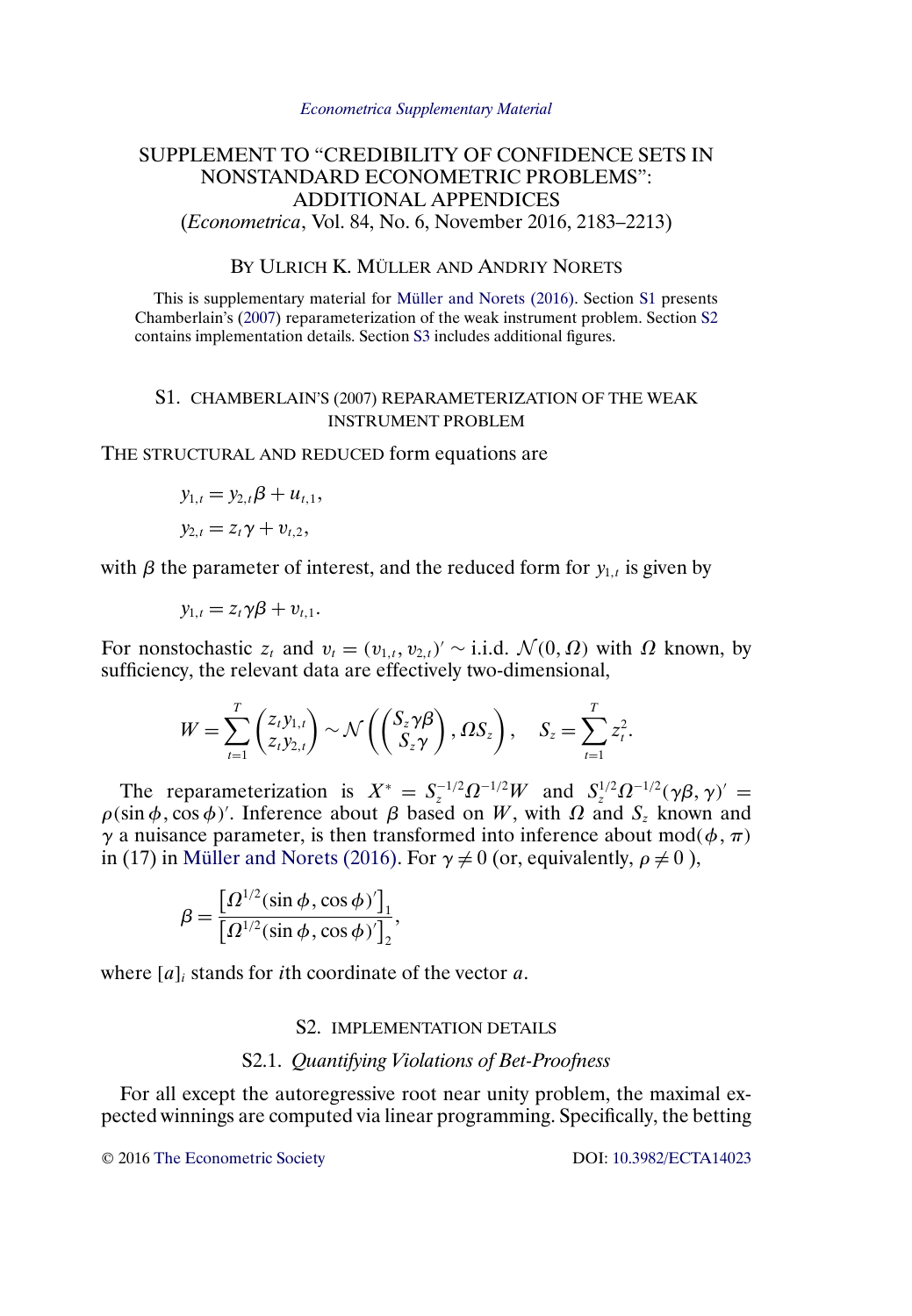strategy space is discretized via disjoint sets  $\mathcal{X}_i \subset \mathcal{X}$ , so that the only possible  $b(x)$  are of the form  $b(x) = \sum_{j=1}^{n} b_j \mathbf{1}[x \in \mathcal{X}_j]$  with  $b_j \in [0, 1]$ . The expected winnings of this betting strategy for a given  $\theta$  and  $\alpha'$  are ((2) in [Müller and](#page-5-0) [Norets \(2016\)\)](#page-5-0)

$$
\frac{1}{1-\alpha'}\int \left[\varphi\big(f(\theta),x\big)-\alpha'\right]b(x)p(x|\theta)\,d\nu(x) \n= \frac{1}{1-\alpha'}\sum_{j=1}^n b_j\int_{x_j}\left[\varphi\big(f(\theta),x\big)-\alpha'\right]p(x|\theta)\,d\nu(x).
$$

The integrals  $A_j = \int_{\mathcal{X}_j} [\varphi(f(\theta), x) - \alpha'] p(x|\theta) d\nu(x)$  are computed analytically or numerically, depending on the problem.

For the weak instrument problem, define  $(\rho_X, \phi_X)$  by  $(X_1^*, X_2^*)$  =  $(\rho_X \sin \phi_X, \rho_X \cos \phi_X)$ . Lemma 3 in [Müller and Norets \(2016\)](#page-5-0) implies

$$
\varphi\big(f(\theta), X\big) = E_{\theta}\big[\varphi^*\big(f(\theta), g\big(U\big(X^*\big), X\big)\big)|X\big]
$$
  
= 
$$
E_{\rho}\big[\varphi^*\big(0, (\rho_X, \phi_X)\big)|\rho_X\big].
$$

The Jacobian determinant of the transformation  $(\rho_X, \phi_X) \to (\rho_X \sin \phi_X,$  $\rho_X \cos \phi_X$ ) =  $X^*$  is equal to  $-\rho_X$ . Thus,

$$
p((\rho_X, \phi_X)|\theta) \propto |\rho_X| \exp \left[\rho \rho_X \cos \phi_X - \frac{1}{2} \rho_X^2\right]
$$

so that

 $p(\phi_X | \rho_X, \theta) \propto \exp[\rho \rho_X \cos \phi_X].$ 

Also note that the AR interval can be written as follows:

$$
\varphi^*(0, (\rho_X, \phi_X)) = \mathbf{1}[\phi_X \in [\psi, \pi - \psi] \cup [\pi + \psi, 2\pi - \psi]],
$$

where  $\psi = \arcsin \min(1, z_\alpha/\rho_X)$ . Thus

$$
\varphi(\rho,\rho_X) = \frac{2\int_{\psi}^{\pi-\psi} \exp\{\rho \rho_X \cos \phi_X\} d\phi_X}{\int_{0}^{2\pi} \exp\{\rho \rho_X \cos \phi_X\} d\phi_X},
$$

where the denominator is equal to  $2\pi$  times the modified Bessel function of the first kind,  $I_0(\rho \rho_X)$ , which can be evaluated by standard software, and the numerator can be computed numerically. The integrals  $A_i$  are computed numerically on the sets  $\mathcal{X}_j \in \{ [0, 0.2), [0.2, 0.4), \dots, [12.8, 13), [13, \infty) \}.$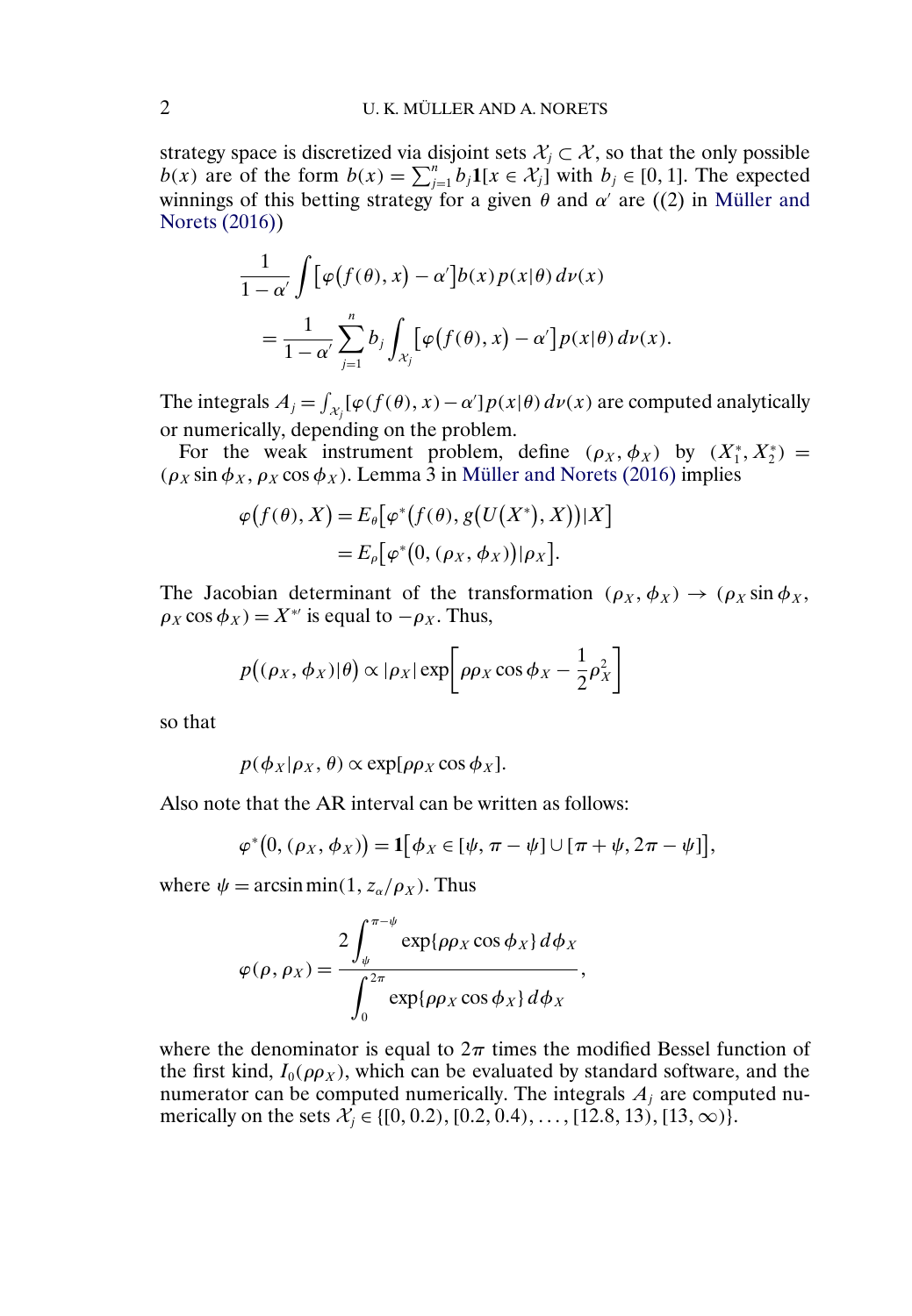<span id="page-2-0"></span>In the Imbens–Manski problem, the Stoye and EMW intervals are invariant and can be written as  $\varphi^*(\gamma, x^*) = 1 - \mathbf{1}[x_L^* + l(x) \le \gamma \le x_L^* + u(x)]$  with  $x = x_U^* - x_L^*$ . The corresponding  $\varphi$  in (11) in [Müller and Norets \(2016\)](#page-5-0) thus becomes

$$
\varphi\big(f(\theta), x\big) = E_{\theta}\big[\big(1 - \mathbf{1}\big[X_{L}^{*} + l(X) \le \lambda \Delta \le X_{L}^{*} + u(X)\big]\big)|X = x\big]
$$

$$
= \Phi\bigg(\frac{l(x) - \lambda \Delta - \frac{1}{2}(x - \Delta)}{2^{-1/2}}\bigg) + 1
$$

$$
- \Phi\bigg(\frac{u(x) - \lambda \Delta - \frac{1}{2}(x - \Delta)}{2^{-1/2}}\bigg),
$$

for  $\Phi$  the c.d.f. of a standard normal, since  $X_L^* | X = x \sim N(-\frac{1}{2}(x-\Delta), \frac{1}{2})$ . From this expression, the integrals  $A_j$  on the sets  $\mathcal{X}_j \in \{[-4, -3.8), [-3.8, -3.6), \dots,$ [13.8, 14)} are computed by numerical integration. As one might intuitively guess, the measure K in Lemma 1 in Müller and Norets  $(2016)$  puts all mass on values with  $\lambda = 1/2$ , where the inspector's expected winnings are smallest.

In the autoregressive root near unity problem, discretization of the sample space with a four-dimensional sufficient statistic is computationally demanding. We thus apply Lemma 1 in [Müller and Norets \(2016\)](#page-5-0) directly and numerically approximate K as a discrete measure on the grid  $\theta = (\gamma, 0)$  with  $\gamma \in \{0, 0.25, \dots, 200\}$  by iteratively adjusting the weight  $K_j$  at  $\theta_j$  as a function of whether or not expected winnings at  $\theta_i$  are positive or negative under the optimal betting strategy based on the previous value of  $K$ . In this computation, the expected winnings are approximated by Monte Carlo integration using importance sampling over 200,000 draws of a stationary Gaussian AR(1) with 2,500 observations and  $\gamma$  drawn from the grid  $\gamma \in \{0, 0.25, \dots, 200\}$ . For a similar numerical approach, see [Elliott, Müller, and Watson \(2015\).](#page-5-0)

#### S2.2. *Bet-Proof Confidence Set*

In the near unit root example, the values  $cv_{\gamma_0}$  in Theorem 2 in [Müller](#page-5-0) [and Norets \(2016\)](#page-5-0) are the 95% percentiles of the statistic  $\mathbf{1}[\gamma_0 \notin S^0(X)] \times$  $\int p(X|\theta) dF(\theta) / p(X|\theta_0)$  with  $\theta = (\gamma, 0)$  and  $\theta_0 = (\gamma_0, 0)$  under  $\theta_0$ , which we numerically approximate using the same Monte Carlo approximations scheme as in the computation of maximal expected winnings. For the determination of  $\overline{\Lambda}$  = cv $\Lambda$  of Theorem 3 in [Müller and Norets \(2016\)](#page-5-0) in the weak instrument and Imbens–Manski examples, note that the coverage of  $\varphi_0$  under  $\Lambda$  amounts to  $RP_{\tilde{A}}(\theta) = E_{\theta}[\varphi_0(\hat{g}(U(X^*)^{-1}, \gamma), T(X^*))] \le \alpha$  for all  $\theta$ . For given  $\tilde{A}$ ,  $RP_{\tilde{A}}(\theta)$ can be approximated by Monte Carlo integration over  $X^*$ . Furthermore, to approximate a  $\tilde{\Lambda}$  satisfying  $\int \mathbb{RP}_{\tilde{\Lambda}}(\theta) d\tilde{\Lambda}(\theta) = \alpha$ , we posit a discrete grid  $\Theta_g$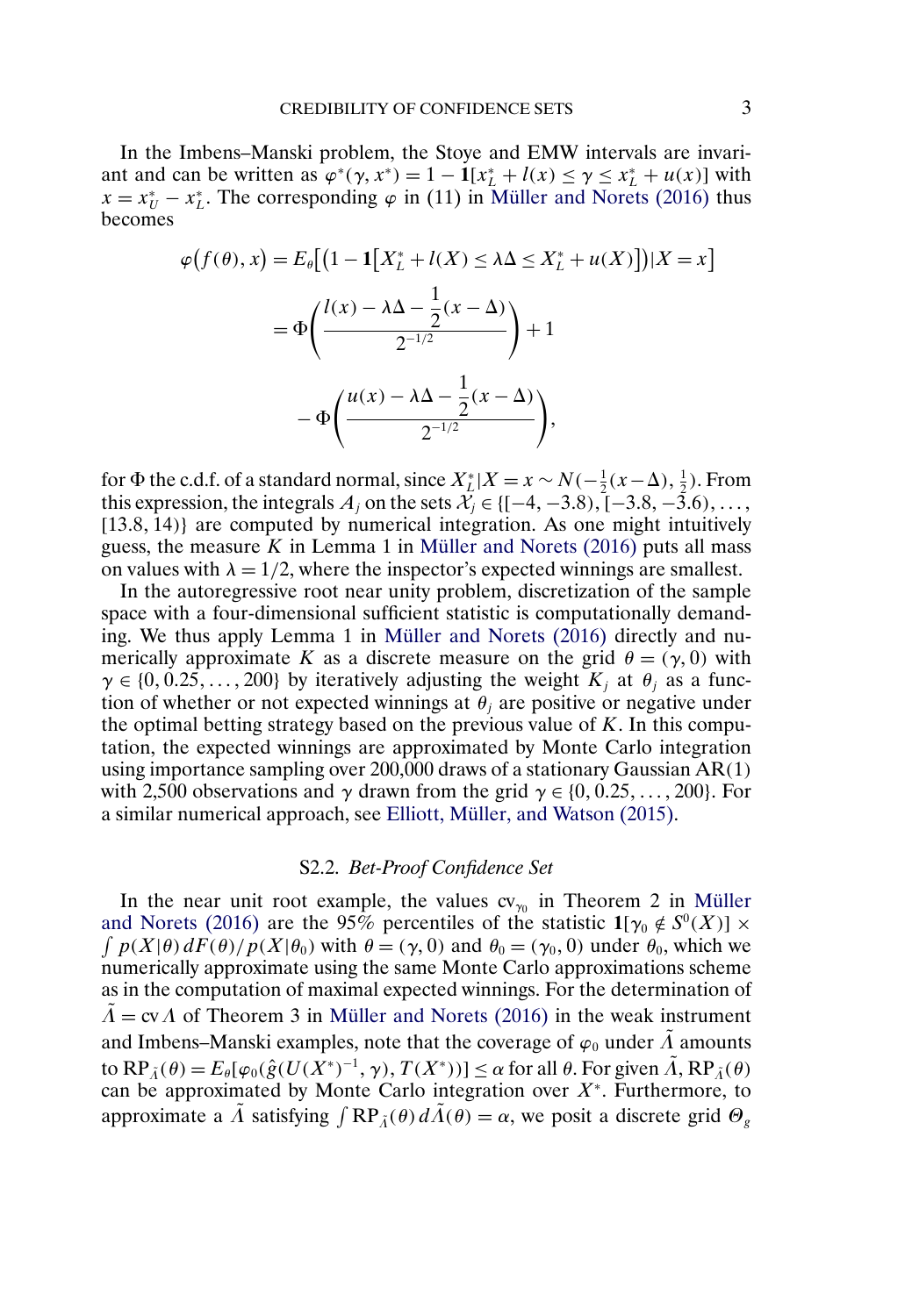<span id="page-3-0"></span>on  $\theta$ , and employ fixed-point iterations to adjust the mass points of a candidate  $\tilde{\Lambda}_c$  on  $\Theta_g$  as a function of whether  $RP_{\tilde{\Lambda}_c}(\theta) < \alpha$  or  $RP_{\tilde{\Lambda}_c}(\theta) > \alpha$ , analogous to the algorithm suggested by [Elliott, Müller, and Watson \(2015\).](#page-5-0) Specifically,  $\Theta_g$  in the weak instrument example is equal to  $\theta = (0, \rho)'$  with  $\rho_j \in \{0, 0.05, 0.01, ..., 10\}$ , and it is equal to  $\theta = (0, \Delta, \lambda)'$  with  $\lambda \in \{0, 1\}$  and  $\Delta \in \{0, 0.05, 0.01, \ldots, 15\}$  in the Imbens–Manski example.

## S3. CONDITIONAL NONCOVERAGE AND BETTING PROBABILITY



FIGURE S1.—Autoregressive coefficient near unity. (The dashed line in the bottom panels is not shown for  $\gamma > 20$  because the betting probability in the denominator becomes very small and the corresponding conditional probability is numerically unstable.)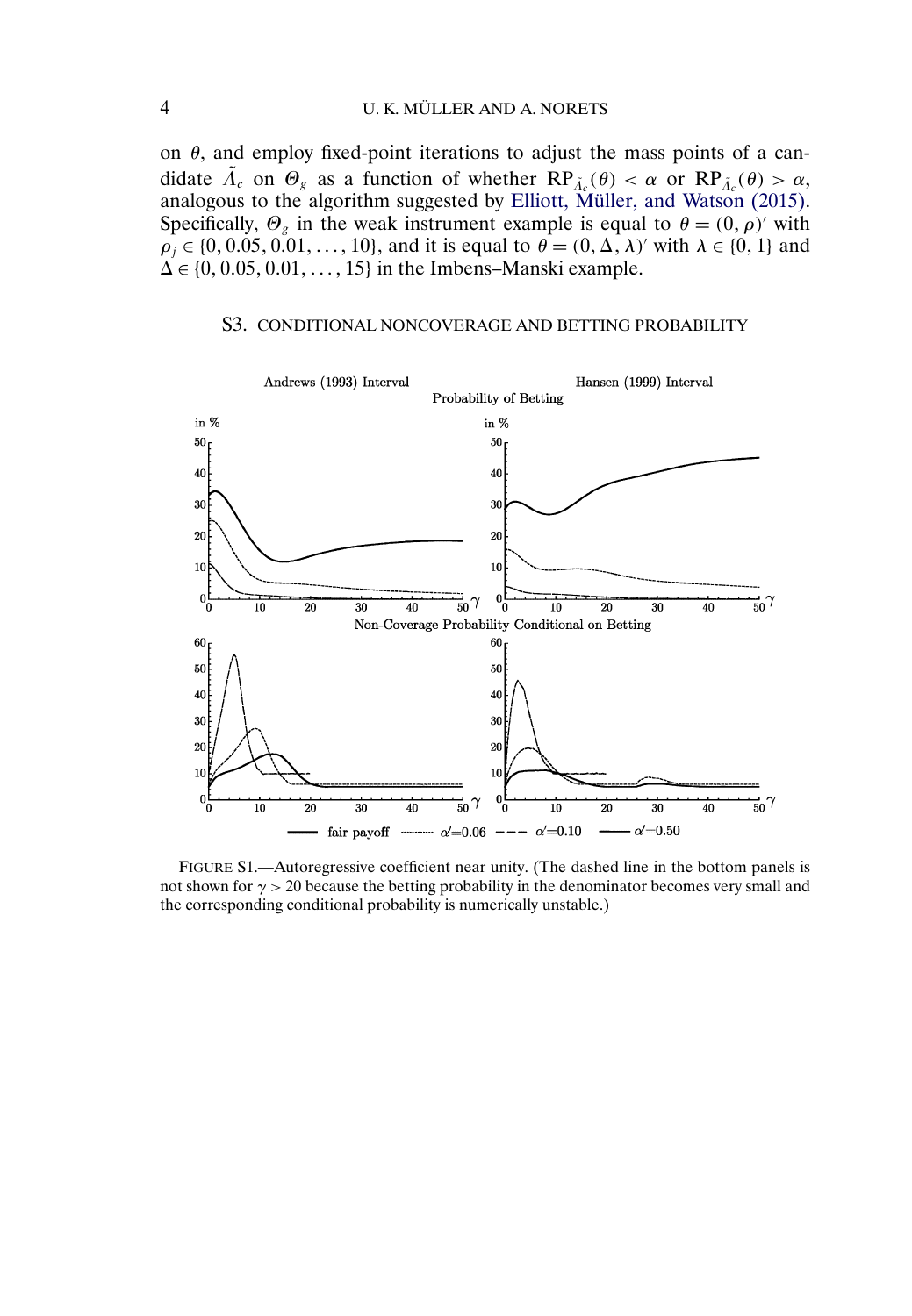





FIGURE S3.—Imbens–Manski problem, Stoye's interval.